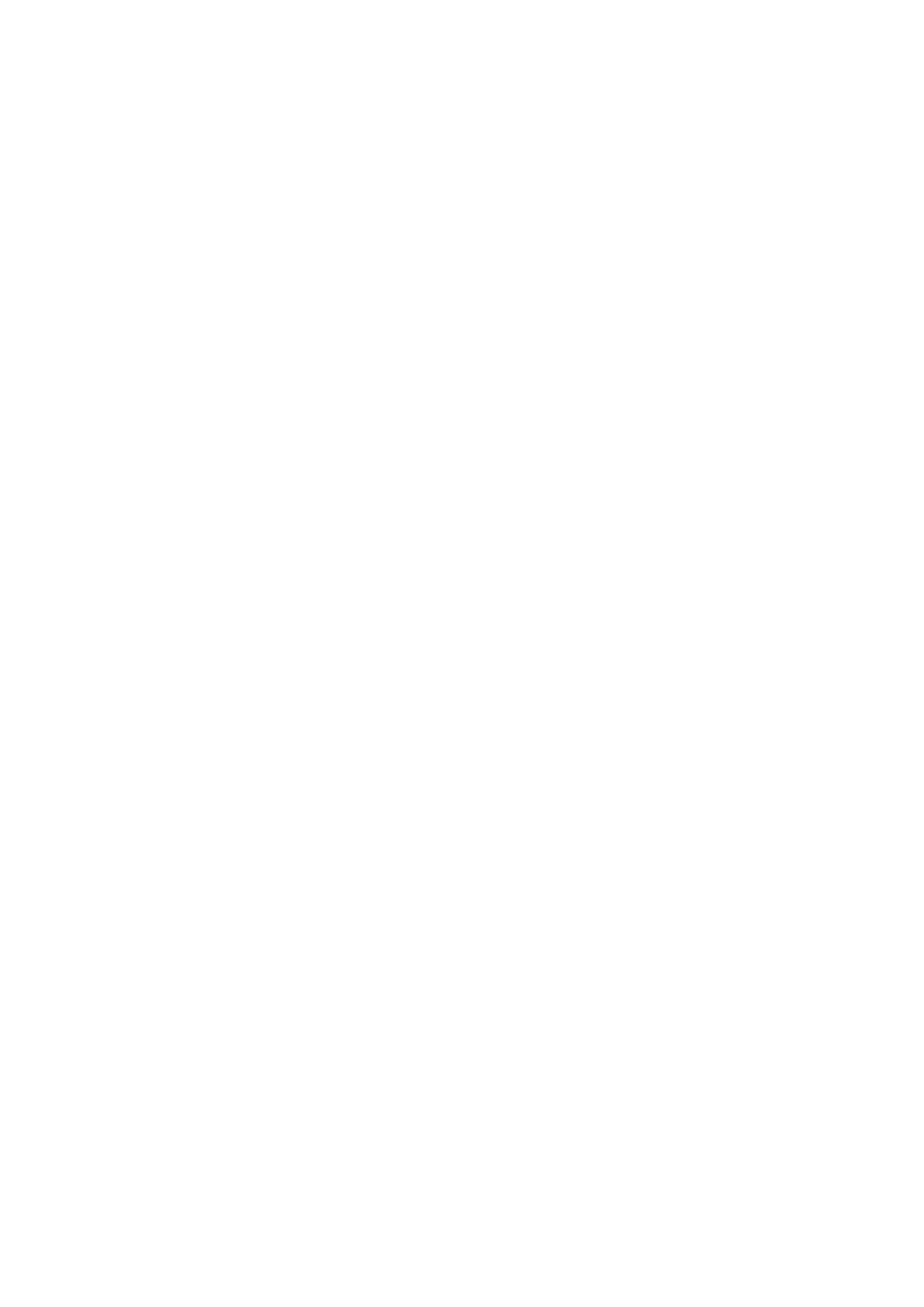## **Introduction**

- **1.** Section I of this paper presents an overview of the outcomes of sectoral meetings held during the second half of 2014.
- **2.** Section II presents a proposed programme of global sectoral meetings, global dialogue forums and meetings of experts, as well as preparatory work for possible future global meetings for the biennium 2016–17. The proposed sectoral programme reflects the recommendations made to the Office by the sectoral advisory bodies<sup>1</sup> that met from 6 to 10 October 2014.
- **3.** This paper further presents an overview of categories of recurrent sectoral work to be implemented in addition to the recommended sectoral meetings and forums, in line with the policy outcomes of the draft transitional strategic plan for 2016–17.

## **I. Sectoral meetings held in the second half of 2014**

#### **A. Global Dialogue Forum on Wages and Working Hours in the Textiles, Clothing, Leather and Footwear Industries** (23–25 September 2014)

- **4.** In accordance with the decisions of the Governing Body at its 317th Session (March  $2013$ ,  $^2$  and 319th Session (October 2013),  $^3$  the Global Dialogue Forum on Wages and Working Hours in the Textiles, Clothing, Leather and Footwear Industries was held at the International Labour Office in Geneva from 23 to 25 September 2014.
- **5.** The Chairperson was Ms Hoffmann (Germany). The Government group coordinator was Mr Duan (China). The Employers' group coordinator was Ms D'Amico and the Workers' group coordinator was Ms Kemperle.
- **6.** The Forum was attended by 123 participants, including 59 Government representatives and advisers from 36 member States, 38 Worker and ten Employer participants, and nine observers from intergovernmental organizations (IGOs) and international non-governmental organizations (NGOs).
- **7.** The Forum discussed ways to address wages and working hours in the textiles, clothing, leather and footwear industries, taking into account national contexts and related

 $^{2}$  GB.317/POL/5; GB.317/PV, para. 399.

<sup>3</sup> GB.319/POL/4; GB.319/PV, para. 429.

<sup>&</sup>lt;sup>1</sup> Sectoral advisory bodies were established in 2007 to facilitate consultation with constituents in order to provide greater opportunity for constituents to ensure that their suggestions and concerns are reflected in the proposals put forward by the Office in setting priorities for sectoral work. They are comprised of the governmental regional coordinators, the coordinators of the International Organisation of Employers (IOE) and the International Trade Union Confederation (ITUC), and representatives of relevant Global Union federations and IOE sectoral partners (see GB.298/12(Rev.), para. 40).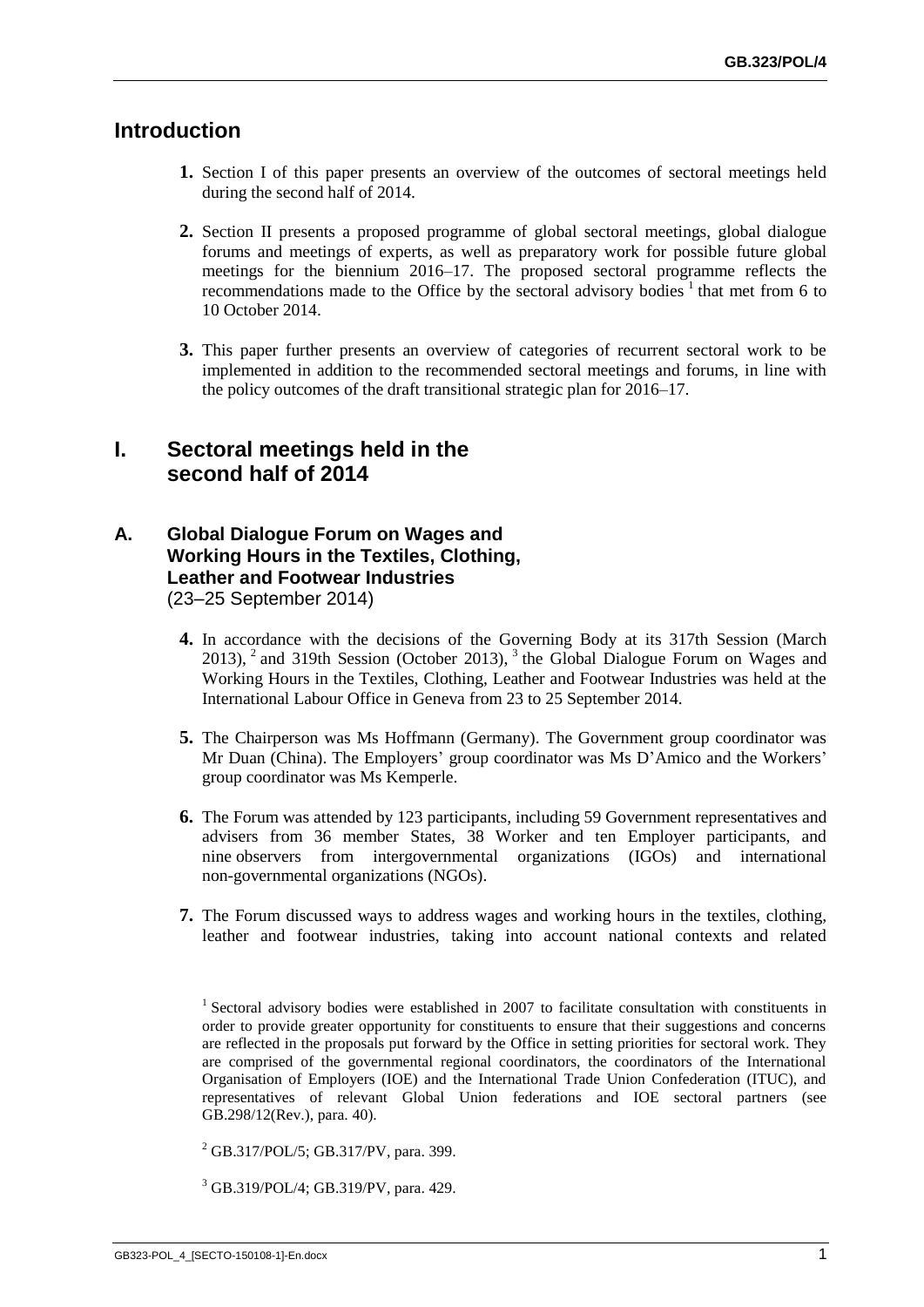international labour standards, with a view to adopting points of consensus that would inform future policy development.

**8.** The points of consensus reached by the Forum, including recommendations for future action by the ILO and its Members, are included in the final report of the discussion.<sup>4</sup>

#### **B. Meeting of Experts on Maritime Occupational Safety and Health** (13–17 October 2014)

- **9.** In accordance with the decisions of the Governing Body at its 317th Session (March  $2013$ ,  $5$  and 319th Session (October 2013),  $6$  the Meeting of Experts to adopt Guidelines on maritime occupational safety and health was held from 13 to 17 October 2014 at the International Labour Office in Geneva.
- **10.** The Chairperson was Ms Medina (United States); the Government Vice-Chairperson was Ms Carlton (United Kingdom); the Shipowner Vice-Chairperson was Mr Springett; and the Seafarer Vice-Chairpersons were Mr Sande and Mr Caron.
- **11.** The Meeting was attended by 102 participants, six Government experts accompanied by four advisers, six Shipowner experts accompanied by two advisers, and six Seafarer experts accompanied by six advisers. There were 63 observer experts from interested governments and nine observers from IGOs and NGOs.
- **12.** The Meeting reviewed and adopted Guidelines on maritime occupational safety and health. These *Guidelines for implementing the occupational safety and health provisions of the Maritime Labour Convention, 2006*<sup>7</sup> (MLC, 2006), would serve to provide supplementary practical information to flag States to be reflected in their national laws and other measures to implement Regulation 4.3 and the related Code of the MLC, 2006, as well as other relevant provisions under Regulations 3.1 and 1.1. $<sup>8</sup>$ </sup>

#### **C. Global Dialogue Forum on the Adaptability of Companies to Deal with Fluctuating Demands and the Incidence of Temporary and Other Forms of Employment in Electronics**  (9–11 December 2014)

**13.** In accordance with the decisions of the Governing Body at its 317th Session (March 2013),  $9$  and 320th Session (March 2014),  $10$  the Global Dialogue Forum on the

 $4$  GDFTCLI/2014/9.

- <sup>5</sup> GB.317/POL/5; GB.317/PV, para. 399.
- $6$  GB.319/POL/4; GB.319/PV, para 429.
- $7$  MEMOSH/2014/6.
- <sup>8</sup> Report of the meeting: MEMOSH/2014/8.
- $^{9}$  GB.317/POL/5; GB.317/PV, para. 399.
- $^{10}$  GB.320/POL/5; GB.320/PV, para 465.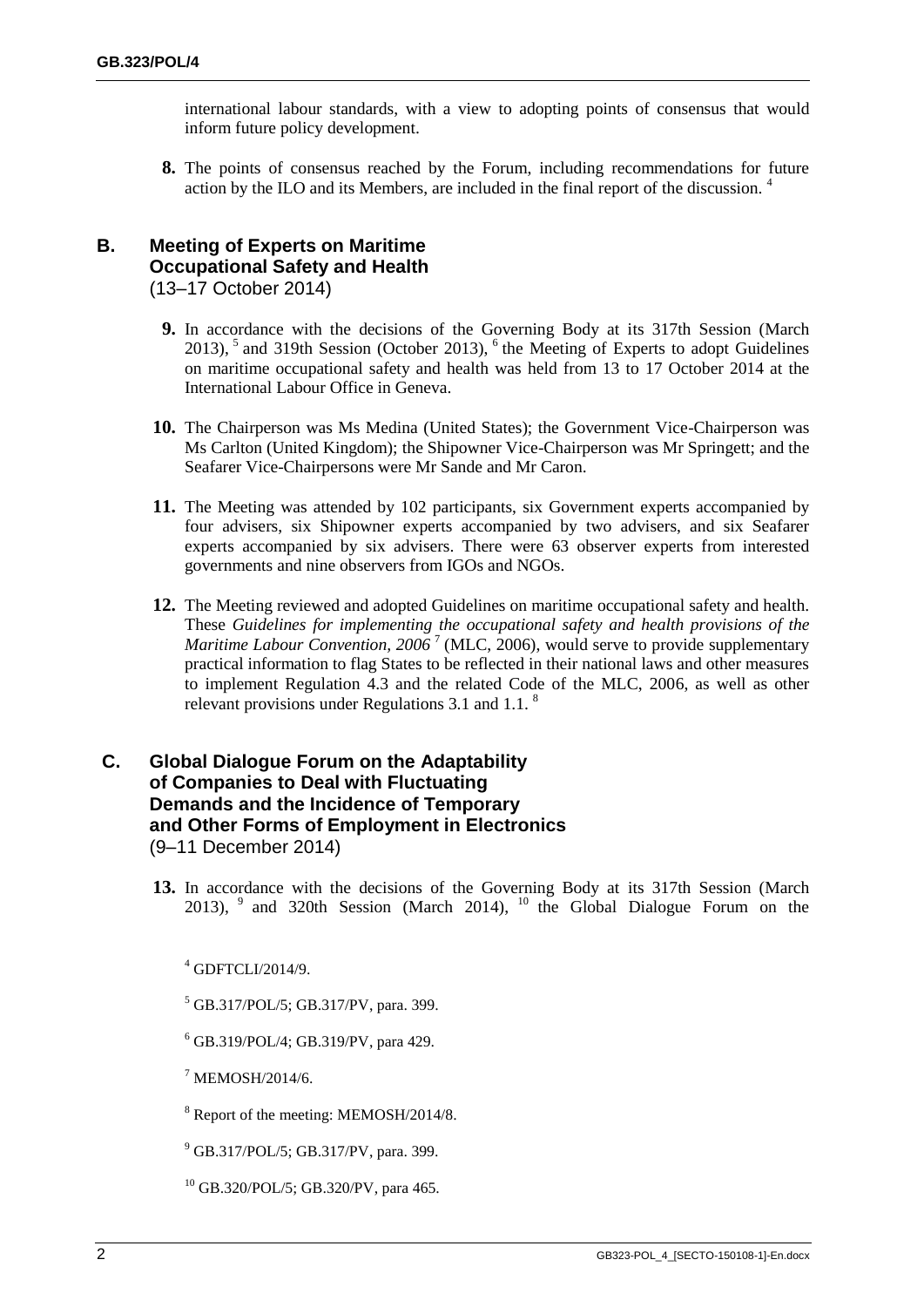Adaptability of Companies to Deal with Fluctuating Demands and the Incidence of Temporary and Other Forms of Employment in Electronics was held at the International Labour Office in Geneva from 9 to 11 December 2014.

- **14.** The purpose of the Forum was for tripartite participants to assess the reasons for companies to choose temporary and other forms of employment, as well as the impact of these forms of employment on the enterprise and the workers.
- **15.** The Chairperson of the Forum was Mr Sun (United States). The Government group coordinator was Mr Jarzewski (Poland). The Employers' and Workers' group coordinators were Mr Grayson and Mr Yagi, respectively.
- **16.** The Forum was attended by 49 participants, including 28 Government representatives and advisers from 18 member States, seven Employer and ten Worker participants, and four observers from IGOs and INGOs.
- **17.** The points of consensus reached by the Forum, including recommendations for future action by the ILO and its Members, are included in the final report of the discussion.<sup>11</sup>

## **II. Sectoral policies: Proposals for 2016–17**

#### **A. The sectoral approach to decent work**

#### *Challenges and opportunities*

- **18.** The ILO's sectoral approach to decent work cuts across the entire Decent Work Agenda with its four pillars – employment, rights at work, social protection and social dialogue. Sector-specific work is pursued by fostering collaborative work throughout the Office to bring out the interrelated, inseparable, and mutually supportive character of the four pillars as identified by the 2008 ILO Declaration on Social Justice for a Fair Globalization (Social Justice Declaration). The ILO promotes decent work in specific economic and social sectors  $^{12}$  by providing support to tripartite constituents so that they can address their needs and challenges at the global, regional and national levels.
- **19.** In recent years, globalization, technological changes and the rapidly changing character of production, work organization and employment within global supply chains have had a profound impact on how sectors and industries function. The slow and uneven recovery from the global jobs crisis has generated an increased interest in applying policies and strategies at the sectoral level to promote decent work and productive employment. The sectoral approach to decent work supports new forms of social dialogue and innovative interventions following these rapid changes in the world of work.

 $11$  GDFACE/2014/9.

 $12$  The Office addresses needs and challenges in 22 different sectors, divided into eight groupings: (i) agriculture, food and forestry; (ii) education and research; (iii) energy and mining; (iv) infrastructure, construction and related sectors; (v) manufacturing; (vi) private services sectors; (vii) public service, utilities and health; and (viii) maritime and transport.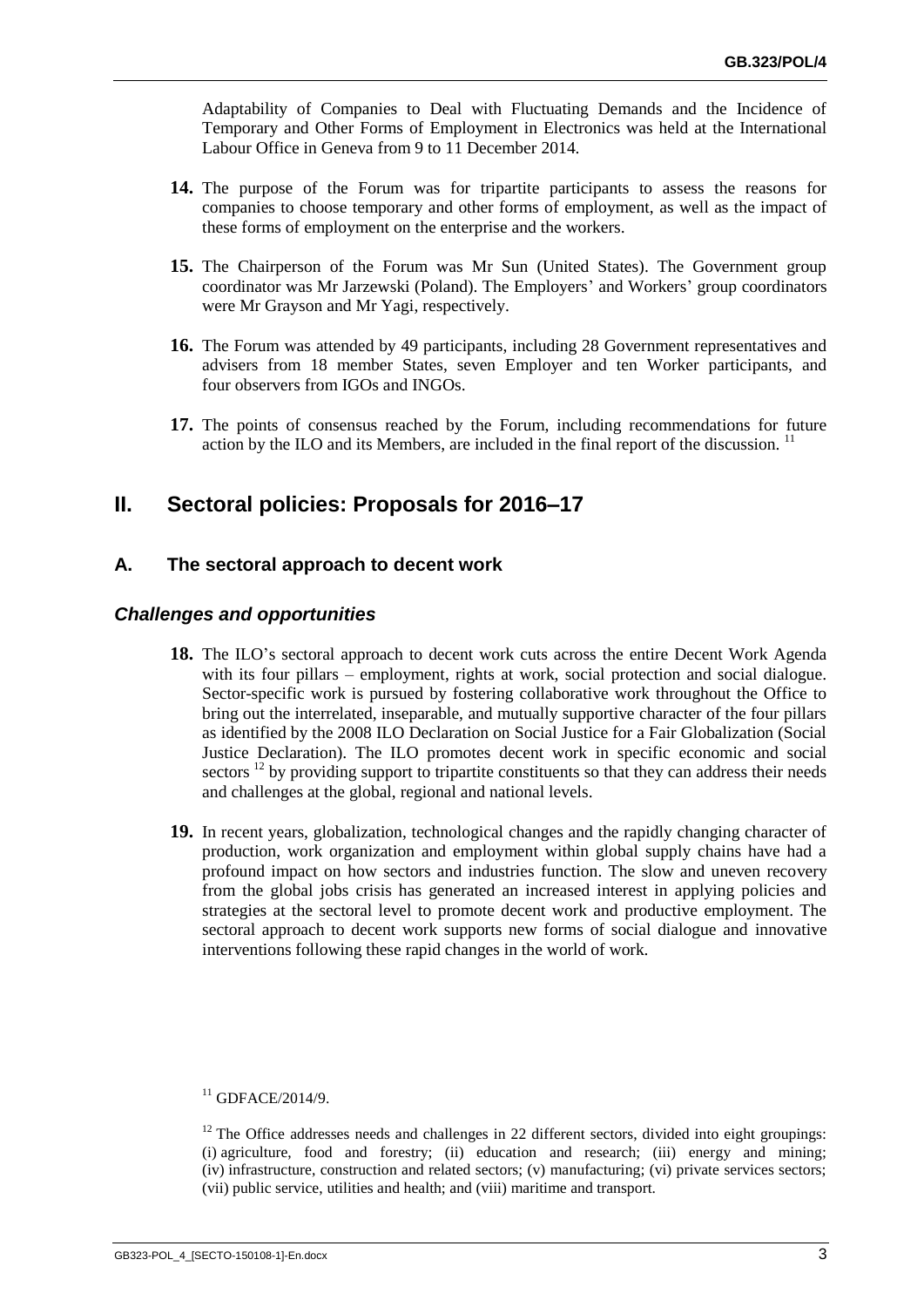#### *Means of action*

- **20.** The sector-specific approach to decent work is promoted through the following means of action:
	- consensus-building among tripartite constituents on sector-specific policies and practices through global tripartite meetings and forums;
	- capacity and institutional development for tripartite constituents through technical advice, training and promotional activities including on the ratification and effective implementation of sectoral Conventions and Recommendations, supplemented by codes of practice, guidelines and tools;
	- development and dissemination of knowledge on labour and social trends at sectoral and industry levels;
	- fostering and leveraging policy coherence through strategic partnerships with other United Nations agencies and multilateral organizations.

### **B. Proposed global sectoral meetings 2016–17**

- **21.** The Office promotes social dialogue among Government, Employer and Worker representatives for the adoption of conclusions, points of consensus or codes of practice and guidelines on key and emerging issues in selected sectors.
- **22.** Based on the recommendations of the sectoral advisory bodies, the Office proposes to hold global sectoral meetings and global dialogue forums in 2016 and 2017 for the following eight sectors/groupings: agriculture and food; mining; transport equipment manufacturing; hotels, tourism and catering; health services; maritime (fishing); maritime (ports); and a cross-sectoral meeting on teleworking in the private services sectors. In addition a sitting of the Joint Maritime Commission's Subcommittee on Wages of Seafarers will be convened to update the minimum basic wage figure for able seafarers.
- **23.** Preparatory work for future meetings is proposed for the following sectors: education; basic metal production; media, culture and graphical; and public service. The list of proposed sectoral meetings and forums is reflected in Appendix I. In response to the request made at the 322nd Session (October–November 2014) of the Governing Body, information on budgetary consequences of moving global sectoral meetings to regional offices is provided in Appendix II.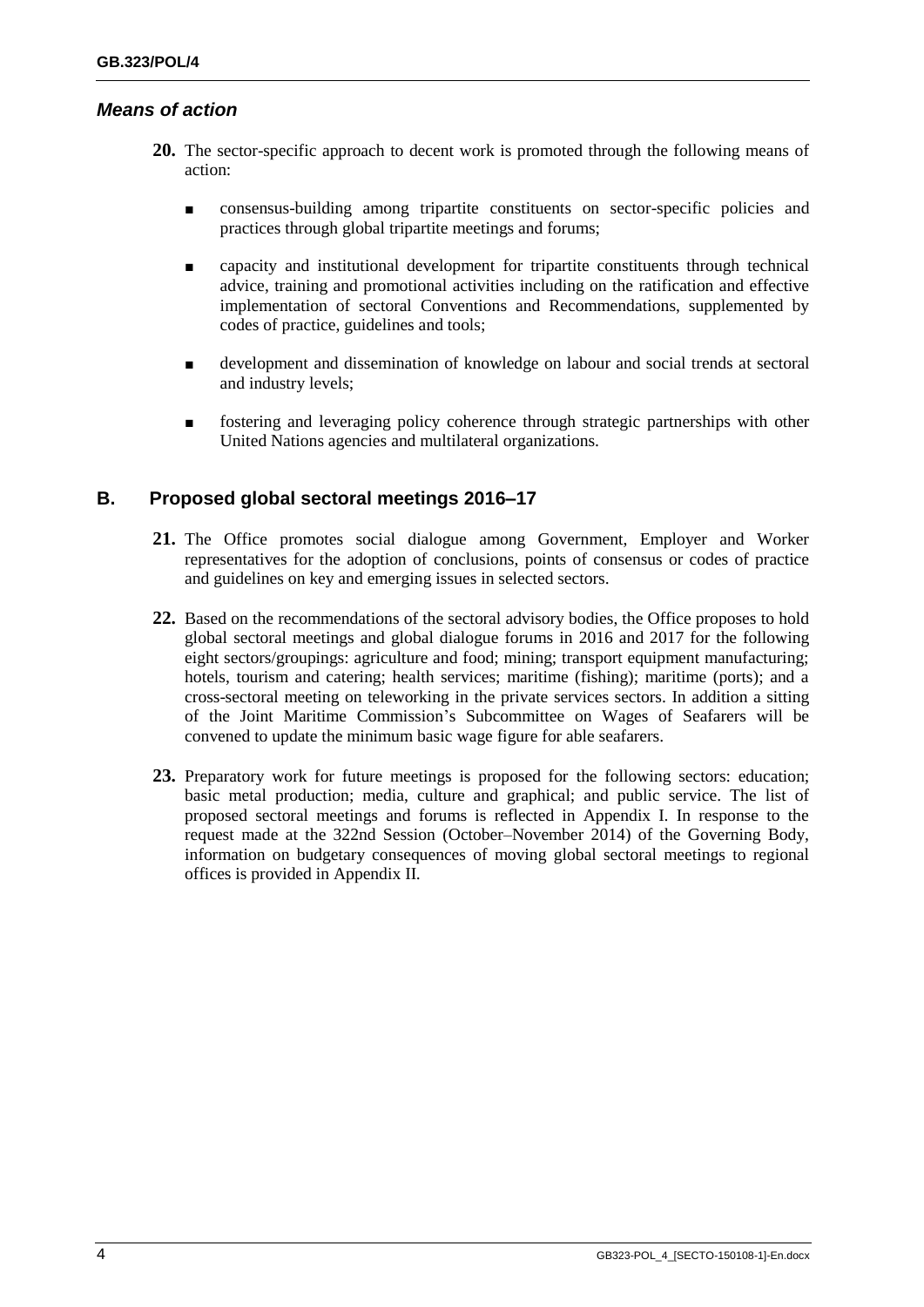#### **C. Recurrent and statutory sectoral work 2016–17**

- **24.** In addition to the proposed programme of sectoral meetings and forums, recurrent sectoral work will be undertaken in line with the draft transitional strategic plan and the Programme and Budget for 2016–17. The focus of the work will be on the promotion of ratification and effective implementation of sectoral conventions and recommendations<sup>13</sup> as well of sectoral codes of practice and guidelines  $14$  and training materials.  $15$
- **25.** Emerging trends and challenges that affect selected sectors, industries and services around the world will be analysed. Findings are expected to inform policy-making and future programme development in the respective sectors. Recurrent sectoral work further includes the implementation of International Labour Conference and Governing Body decisions and resolutions, as well as conclusions and points of consensus adopted by sectoral meetings and forums and substantive contributions to the policy outcomes of the draft transitional strategic plan, including the promotion of decent work in the rural economy.
- **26.** An important element of the ILO's recurrent sectoral work is the promotion of policy coherence and leveraging support for decent work through strategic partnerships within the United Nations system, including with the Food and Agriculture Organization of the United Nations; the International Maritime Organization; the United Nations Educational, Scientific and Cultural Organization; UN-Water; and other international organizations and institutions, including the World Bank and regional development banks, and the G20.

#### *Draft decision*

- **27.** *The Governing Body:*
	- *(a) takes note of the final reports of the meetings referred to in section I;*
	- *(b) authorizes the Director-General to publish the Guidelines for implementing the occupational safety and health provisions of the Maritime Labour Convention, 2006;*
	- *(c) requests the Director-General to bear in mind, when drawing up proposals for future work, the recommendations for future action by the ILO made by the two global dialogue forums; and*
	- *(d) endorses the proposed programme of global sectoral meetings, global dialogue forums and meetings of experts as well as preparatory work for possible future global meetings for 2016–17 contained in Appendix I of GB.323/POL/4, subject to approval by the 104th Session of the International Labour Conference in June 2015 of the corresponding allocations in the Programme and Budget for 2016–17.*

<sup>&</sup>lt;sup>13</sup> http://www.ilo.org/sector/Resources/sectoral-standards/lang--en/index.htm.

<sup>&</sup>lt;sup>14</sup> http://www.ilo.org/sector/Resources/codes-of-practice-and-guidelines/lang--en/index.htm.

<sup>&</sup>lt;sup>15</sup> http://www.ilo.org/sector/Resources/training-materials/lang--en/index.htm.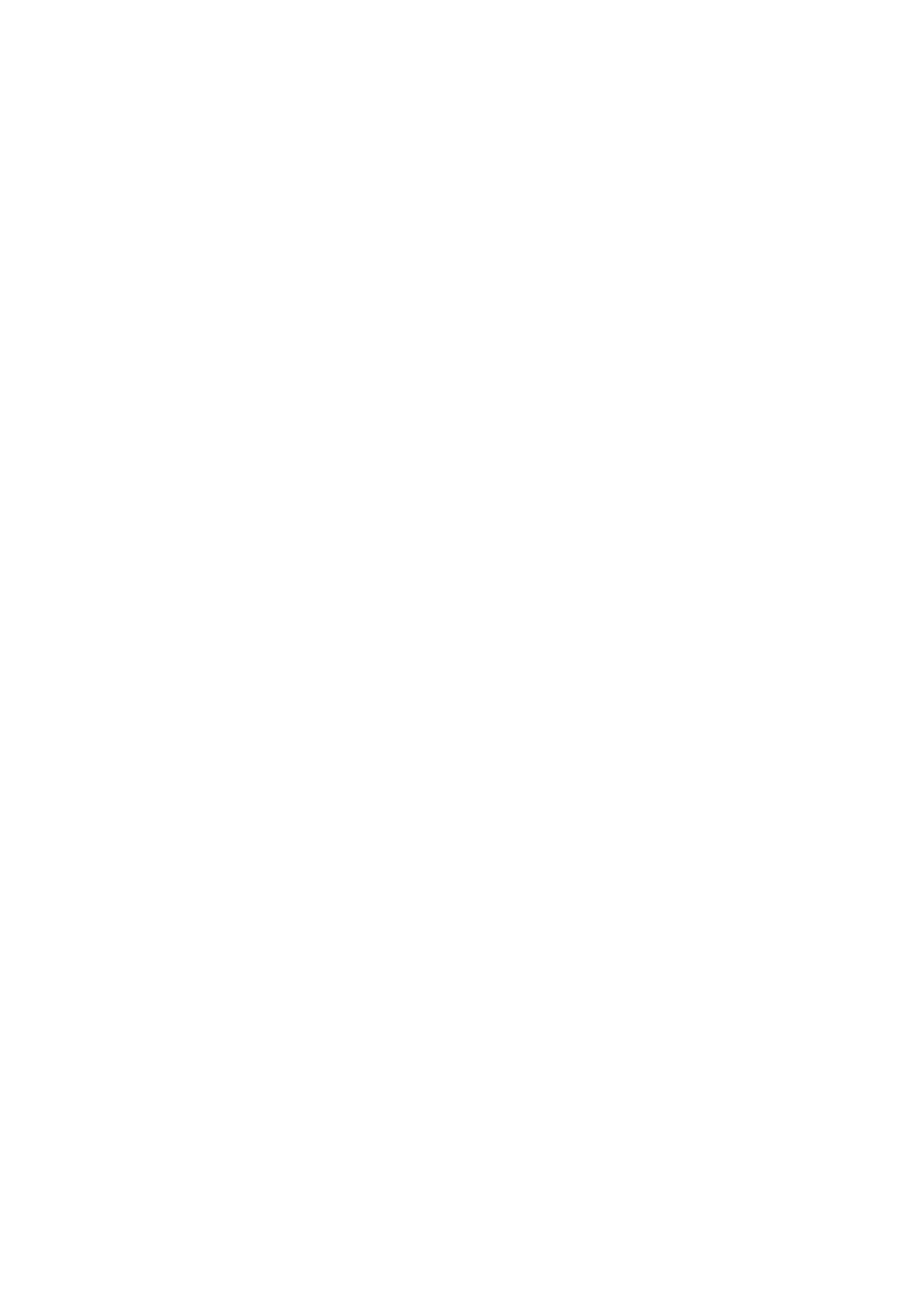## **Appendix I**

### **Recommendations by the sectoral advisory bodies for global sectoral meetings for 2016–17** <sup>1</sup> **and preparatory work for possible future meetings**

| <b>Sectors</b>                    | <b>Proposals</b>                                                                                                                                                                                                                                                                                                                                                                                                                                                                                                                                                                                 |
|-----------------------------------|--------------------------------------------------------------------------------------------------------------------------------------------------------------------------------------------------------------------------------------------------------------------------------------------------------------------------------------------------------------------------------------------------------------------------------------------------------------------------------------------------------------------------------------------------------------------------------------------------|
| Agriculture, food and forestry    |                                                                                                                                                                                                                                                                                                                                                                                                                                                                                                                                                                                                  |
| Agriculture and Food              | A Meeting of Experts to adopt a draft tool on decent work for the promotion of sustainable<br>livelihoods targeting agro-food sectors. The tool will build capacity of constituents to work on<br>decent work issues at the national level and will inform ILO input in the UN Secretary-<br>General's High-Level Task Force on Global Food Security and other UN agencies working<br>on sustainable agriculture and food security discussion (GB prior decision - GB.317/POL/5,<br>paragraph 18, as amended).                                                                                   |
| <b>Education and research</b>     |                                                                                                                                                                                                                                                                                                                                                                                                                                                                                                                                                                                                  |
| Education                         | A study on employment terms and conditions, professional rights and social dialogue<br>mechanisms, including collective bargaining and collegial governance in tertiary education<br>(VET, higher education and research). The study will pay particular attention to the status of<br>young teachers, academic staff, researchers and education support personnel. The study<br>could serve as the basis for decisions on possible future action, including as preparatory<br>work for a future Global Dialogue Forum on employment terms and conditions of personnel<br>in tertiary education. |
| <b>Energy and mining</b>          |                                                                                                                                                                                                                                                                                                                                                                                                                                                                                                                                                                                                  |
| Mining                            | A Meeting of Experts to adopt a draft revised code of practice on safety and health in<br>opencast mines (GB prior decision - GB.317/POL/5, paragraph 18, as amended).                                                                                                                                                                                                                                                                                                                                                                                                                           |
| Manufacturing                     |                                                                                                                                                                                                                                                                                                                                                                                                                                                                                                                                                                                                  |
| Basic metal production            | An overview of social dialogue in multinational iron and steel companies focusing on the<br>challenges encountered and solutions found to the challenges of cross-border, company-<br>internal social dialogue based on case studies. It could serve as preparatory work for a<br>future Global Dialogue Forum.                                                                                                                                                                                                                                                                                  |
| Transport equipment manufacturing | A Meeting of Experts to adopt a code of practice on safety and health in shipbuilding and<br>ship repair (GB prior decision - GB.317/POL/5, paragraph 18, as amended).                                                                                                                                                                                                                                                                                                                                                                                                                           |

<sup>1</sup> The sectoral advisory bodies agreed upon ten global meetings out of which eight have been recommended to the Governing Body for its consideration and adoption. The two global meetings which have not been proposed to the Governing Body are a Global Dialogue Forum on social dialogue, industrial relations and working conditions in the private security services industries and a Global Dialogue Forum on decent work in forestry. Following the decision of the Governing Body at its 322nd Session (GB.322/INS/5(Add.2), para. 1, as amended) to hold a three-day tripartite meeting in February 2015, the Officers of the Governing Body decided that the Meeting of Experts to Adopt Flag State Guidelines for the Implementation of the Work in Fishing Convention, 2007 (No. 188), originally scheduled at this time, will now take place in September 2015. Consequently, the Tripartite Sectoral Meeting on Occupational Safety and Health and Skills in the Oil and Gas Industry Operating in Polar and Subarctic Climate Zones of the Northern Hemisphere has been postponed to 2016.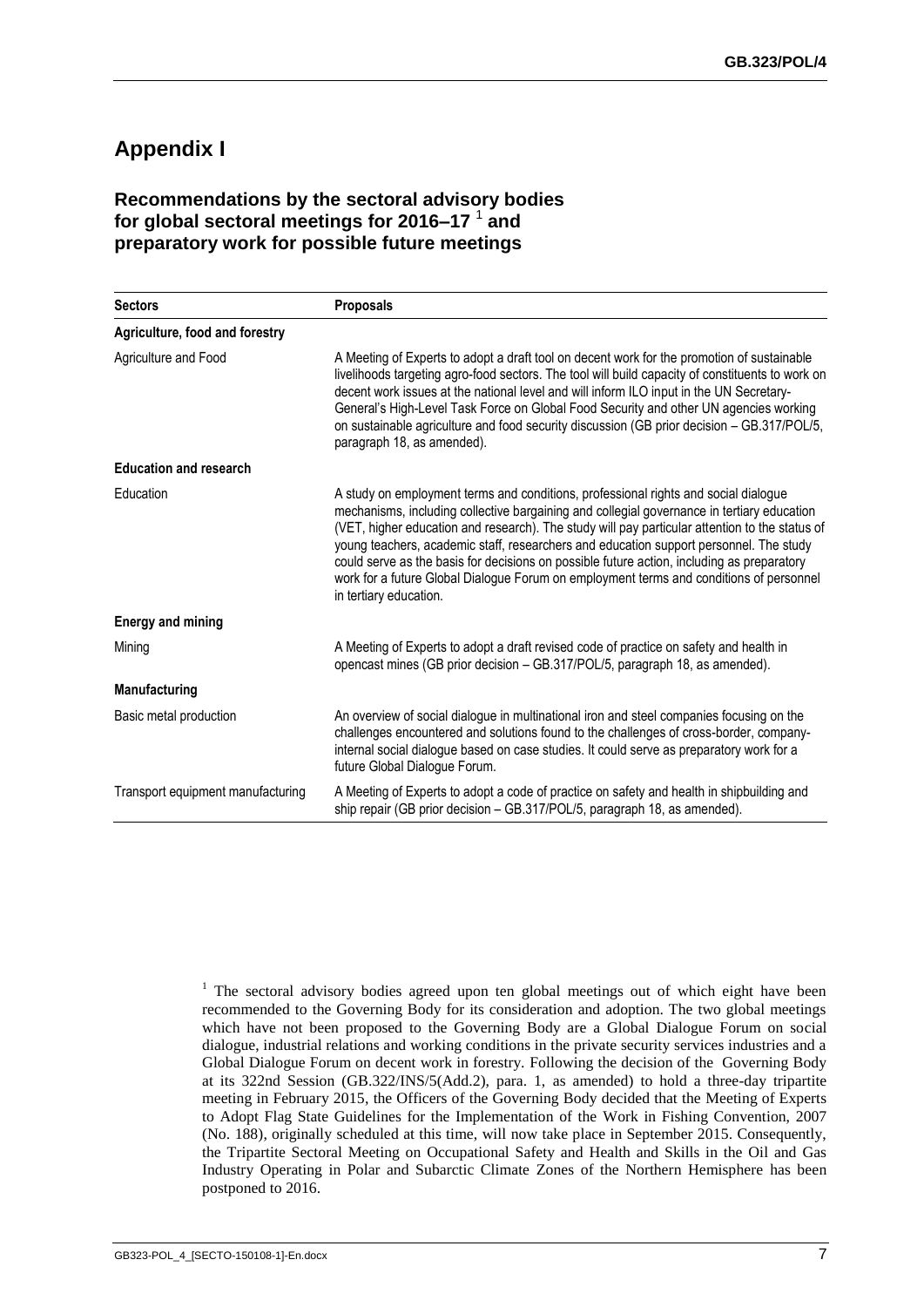| <b>Sectors</b>                        | Proposals                                                                                                                                                                                                                                                                                                                                                                                                                                                                    |  |
|---------------------------------------|------------------------------------------------------------------------------------------------------------------------------------------------------------------------------------------------------------------------------------------------------------------------------------------------------------------------------------------------------------------------------------------------------------------------------------------------------------------------------|--|
| <b>Private services</b>               |                                                                                                                                                                                                                                                                                                                                                                                                                                                                              |  |
| Hotels; Catering; tourism             | A Meeting of Experts to adopt draft guidelines on decent work and socially responsible<br>tourism.                                                                                                                                                                                                                                                                                                                                                                           |  |
| Media; culture; graphical*            | Collection and analysis of employment data with a view to better describing and<br>understanding the concrete problems faced by governments, employers and workers in the<br>application of international labour standards due to the nature of employment relationships<br>in the sector. The study could serve as the basis for decisions on possible future action,<br>including a future meeting of experts with a view to adopting a code of practice or<br>guidelines. |  |
| Cross-sectoral for services sectors   | A Global Dialogue Forum on the challenges and opportunities of teleworking for workers<br>and employers in the ICTS and financial services sectors.                                                                                                                                                                                                                                                                                                                          |  |
| Public services, utilities and health |                                                                                                                                                                                                                                                                                                                                                                                                                                                                              |  |
| <b>Health services</b>                | A tripartite sectoral meeting in health services to address the challenges and opportunities<br>for decent work in health services, with a focus on employment and working conditions.                                                                                                                                                                                                                                                                                       |  |
| Public service                        | Revision of the Guidelines on social dialogue in public emergency services in a changing<br>environment (2003). The revised guidelines would be submitted to a future meeting of<br>experts.                                                                                                                                                                                                                                                                                 |  |
| <b>Maritime and transport</b>         |                                                                                                                                                                                                                                                                                                                                                                                                                                                                              |  |
| Maritime (shipping) **                | The Joint Maritime Commission (JMC) Subcommittee on Wages of Seafarers in 2016 to<br>update the minimum basic wage figure for able seafarers.                                                                                                                                                                                                                                                                                                                                |  |
| Maritime (fisheries)                  | A tripartite sectoral meeting on issues relating to migrant fishers as part of the follow-up to<br>the Resolution concerning the promotion of welfare for fishers adopted at the 96th Session<br>(2007) of the International Labour Conference.                                                                                                                                                                                                                              |  |
| Maritime (ports)                      | A Meeting of Experts to adopt a draft revised code of practice on safety and health in ports<br>(GB prior decision - GB.317/POL/5, paragraph 18, as amended).                                                                                                                                                                                                                                                                                                                |  |
|                                       | * The 21st Ordinary Session of the Intergovernmental Committee of the Rome Convention for the promotion of further ratifications, issues related to<br>the ILO/UNESCO/WIPO International Convention for the Protection of Performers, Producers of Phonograms and Broadcasting Organizations<br>(Rome Convention, 1961) and WIPO's Beijing Treaty on Audiovisual Performances (2012) could be held in Geneva in the biennium 2016–17.                                        |  |

\*\* Technical support will be provided to the next session of the Special Tripartite Committee of the Maritime Labour Convention, 2006.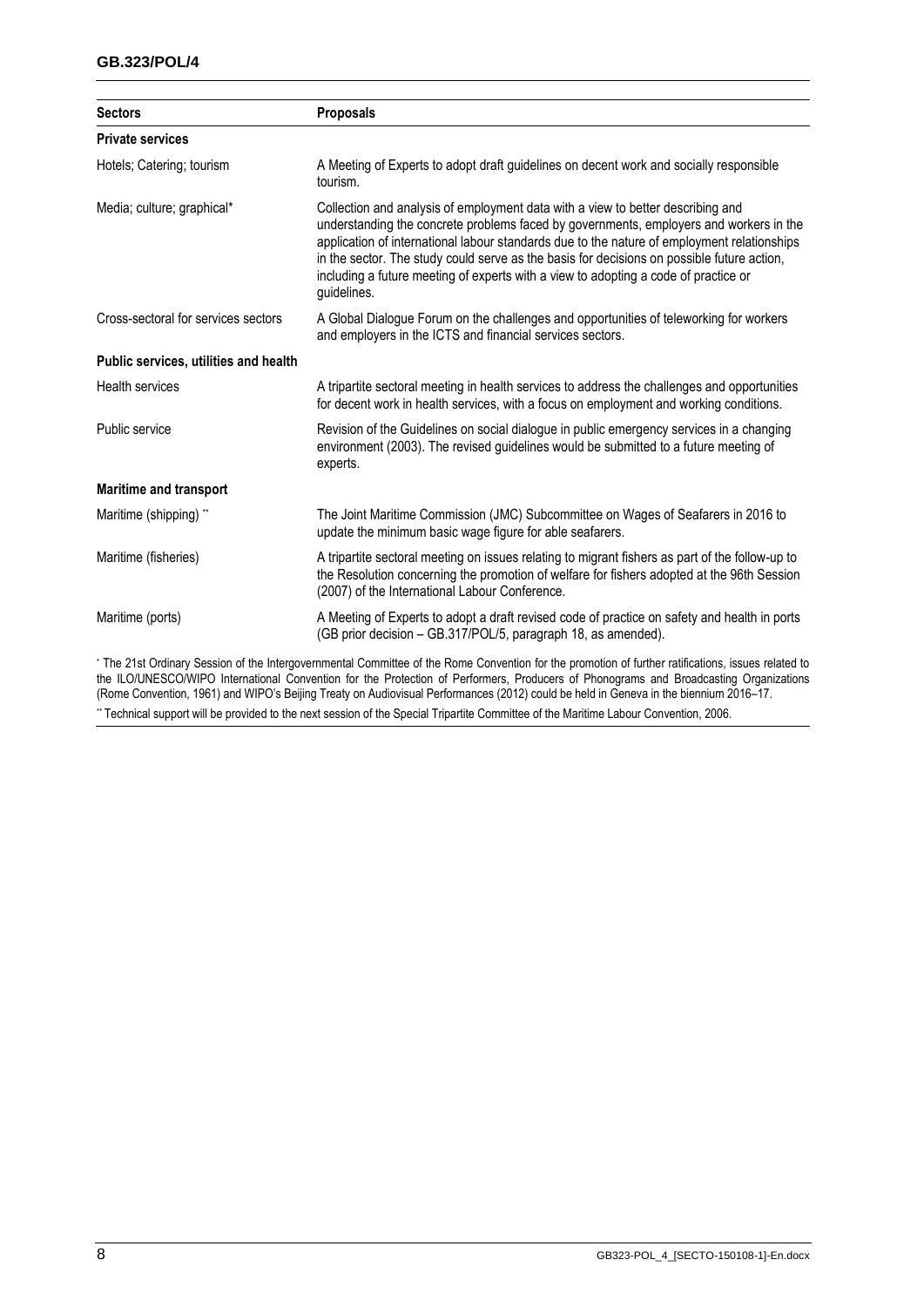## **Appendix II**

#### **Possible budgetary implications resulting from holding a global sectoral meeting or forum outside ILO headquarters**

- 1. Global sectoral meetings and forums under the sectoral programme are typically held at ILO headquarters. The 322nd Session of the Governing Body (November 2014) requested the Office to consider the consequences of holding global sectoral meetings and forums in the various ILO regions. This appendix presents relevant information pertaining to that request.
- 2. An analysis of geographical distribution of participants to global sectoral meetings and forums in 2014 was undertaken which resulted in the following breakdown:

| Region                  | <b>Number of participants</b> |
|-------------------------|-------------------------------|
| Africa                  | 122                           |
| Americas                | 81                            |
| Arab States             | 17                            |
| Asia and the Pacific    | 89                            |
| Europe and central Asia | 181                           |

- 3. In addition, 36 Europe-based participants representing various IGOs and NGOs were present, as well as one participant from an NGO based in the Americas. Compared against the number of member States per region, this breakdown reveals a fairly equal geographical distribution of participants who attended global sectoral meetings and forums in 2014. Savings on travel costs are therefore unlikely to be attainable.
- 4. Hosting meetings outside Geneva could generate savings in daily subsistence allowance (DSA) payments since the DSA rate for Geneva (US\$395 as at 15 January 2015) is higher than DSA rates for Addis Ababa,  $1$  Bangkok,  $2$  Beirut  $3$  and Lima.  $4$  On the basis of the typical composition of sectoral meetings and forums, <sup>5</sup> DSA savings could be attainable for 24 participants for meetings of experts; 20 for sectoral tripartite meetings; and 12 for Global Dialogue Forums.
- 5. In 2014, the largest global sectoral meeting was the Global Dialogue Forum on Challenges to Collective Bargaining in the Public Service (127 participants) and the second largest was the Global Dialogue Forum on Wages and Working Hours in the Textiles, Clothing, Leather and Footwear Industries (122 participants). The smallest meeting had 49 participants. The average number of participants per meeting was 98.
- 6. Facilities in ILO regional offices in general terms do not comprise an adequate number of meeting rooms (minimum of three to allow for group meetings) of sufficient size and with
	- <sup>1</sup> US\$207.
	- <sup>2</sup> US\$219.
	- <sup>3</sup> US\$268.
	- $^{4}$  US\$227.

<sup>5</sup> See table 1 in GB.312/POL/5.